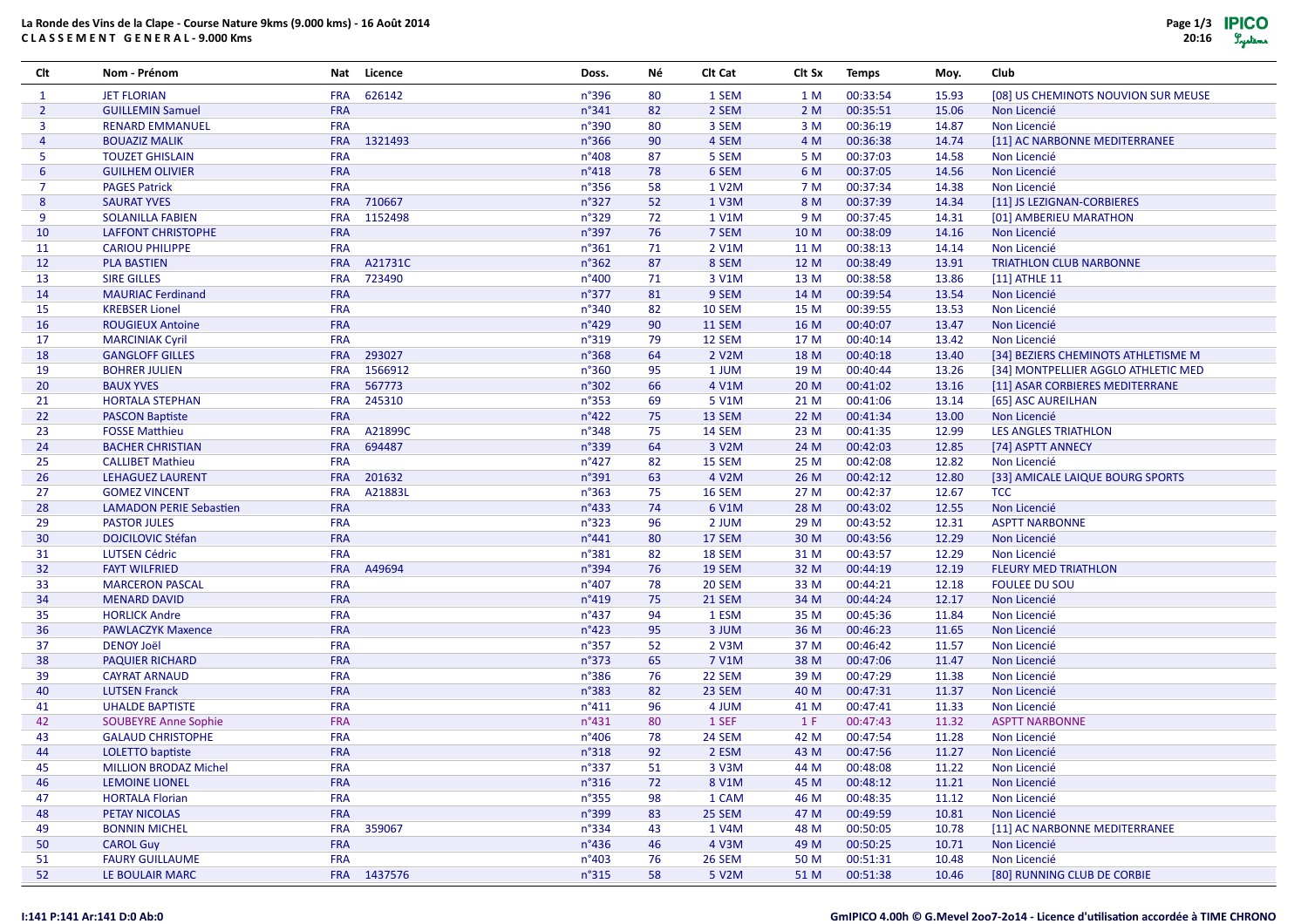# **La Ronde des Vins de la Clape - Course Nature 9kms (9.000 kms) - 16 Août 2014C L A S S E M E N T G E N E R A L - 9.000 Kms**

| Clt | Nom - Prénom                  | Nat        | Licence              | Doss.          | Νé | Clt Cat            | Clt Sx | <b>Temps</b> | Moy.  | Club                                |
|-----|-------------------------------|------------|----------------------|----------------|----|--------------------|--------|--------------|-------|-------------------------------------|
| 53  | <b>FABRE NICOLAS</b>          | <b>FRA</b> |                      | $n^{\circ}413$ | 84 | 27 SEM             | 52 M   | 00:51:43     | 10.44 | Non Licencié                        |
| 54  | <b>GOMEZ ARMELLE</b>          | <b>FRA</b> | A21908C0280247FV1FRA | n°365          | 73 | 1 V1F              | 2F     | 00:51:59     | 10.39 | <b>CHAMBERRY TRIATHLON</b>          |
| 55  | D'HERISSART Thierry           | <b>FRA</b> |                      | n°440          | 66 | 9 V1M              | 53 M   | 00:52:00     | 10.39 | Non Licencié                        |
| 56  | <b>CORSALETTI Charly</b>      | FRA        |                      | n°305          | 94 | 3 ESM              | 54 M   | 00:52:01     | 10.38 | <b>RUNACAD</b>                      |
| 57  | PIQUEMAL Clément              | <b>FRA</b> |                      | n°320          | 94 | 4 ESM              | 55 M   | 00:52:01     | 10.38 | Non Licencié                        |
| 58  | <b>GIMENOS VINCENT</b>        | <b>FRA</b> |                      | n°393          | 82 | 28 SEM             | 56 M   | 00:52:04     | 10.37 | <b>TRAILENS D OC</b>                |
| 59  | <b>ICHE Marc</b>              | <b>FRA</b> |                      | $n^{\circ}312$ | 78 | 29 SEM             | 57 M   | 00:52:20     | 10.32 | Non Licencié                        |
| 60  | <b>LESUEUR PHILIPPE</b>       | <b>FRA</b> |                      | n°317          | 55 | 6 V2M              | 58 M   | 00:52:30     | 10.29 | Non Licencié                        |
| 61  | <b>FAURE BAPTISTE</b>         | <b>FRA</b> |                      | n°384          | 83 | 30 SEM             | 59 M   | 00:52:42     | 10.25 | Non Licencié                        |
| 62  | <b>THOMAS BOURGNEUF LAURA</b> | <b>FRA</b> |                      | $n^{\circ}414$ | 84 | 2 SEF              | 3F     | 00:52:46     | 10.24 | Non Licencié                        |
| 63  | <b>ILLAN AMANDINE</b>         | <b>FRA</b> |                      | $n^{\circ}313$ | 82 | 3 SEF              | 4 F    | 00:52:48     | 10.23 | Non Licencié                        |
| 64  | <b>BONHOURE Christophe</b>    | <b>FRA</b> |                      | n°335          | 63 | 7 V2M              | 60 M   | 00:52:53     | 10.21 | Non Licencié                        |
| 65  | <b>COPPIN Christian</b>       | <b>FRA</b> | A46678C              | n°344          | 61 | 8 V2M              | 61 M   | 00:53:20     | 10.13 | Non Licencié                        |
| 66  | <b>QUANEAUX JEROME</b>        | <b>FRA</b> |                      | $n^{\circ}415$ | 72 | 10 V1M             | 62 M   | 00:53:28     | 10.10 | Non Licencié                        |
| 67  | <b>HENNEQUIN Benjamin</b>     | <b>FRA</b> |                      | n°310          | 88 | <b>31 SEM</b>      | 63 M   | 00:54:07     | 9.98  | Non Licencié                        |
| 68  | <b>CASTELL Robert</b>         | <b>FRA</b> | A22498C              | n°332          | 42 | 2 V4M              | 64 M   | 00:54:19     | 9.94  | <b>GNT</b>                          |
| 69  | <b>ASSIE Christine</b>        | <b>FRA</b> | 0140371FV2FRA        | n°301          | 69 | 2 V1F              | 5 F    | 00:54:37     | 9.89  | TRIATHLON CLUB CARCASSONNE          |
| 70  | <b>THEVENET SEBASTIEN</b>     | <b>FRA</b> | A32798C              | n°330          | 73 | 11 V1M             | 65 M   | 00:54:54     | 9.84  | <b>TOBESPORT</b>                    |
| 71  | <b>COADER MYRIAM</b>          | <b>FRA</b> |                      | n°304          | 68 | 3 V1F              | 6 F    | 00:54:54     | 9.84  | Non Licencié                        |
| 72  | <b>DEGEILH YVES-CLAUDE</b>    | <b>FRA</b> | 709399               | n°347          | 41 | 3 V4M              | 66 M   | 00:54:59     | 9.82  | [11] ASAR CORBIERES MEDITERRANE     |
| 73  | <b>CABANNES SEBASTIEN</b>     | <b>FRA</b> |                      | $n^{\circ}416$ | 82 | 32 SEM             | 67 M   | 00:55:03     | 9.81  | Non Licencié                        |
| 74  | <b>HAMEL JEAN-PIERRE</b>      | <b>FRA</b> |                      | n°308          | 47 | 5 V3M              | 68 M   | 00:55:08     | 9.79  | Non Licencié                        |
| 75  | <b>NUNEZ ANGELIQUE</b>        | <b>FRA</b> |                      | n°367          | 77 | 4 SEF              | 7 F    | 00:55:13     | 9.78  | Non Licencié                        |
| 76  | <b>SIMONE Jean-Pierre</b>     | FRA        |                      | $n^{\circ}343$ | 63 | 9 V2M              | 69 M   | 00:55:16     | 9.77  | <b>COUREURS DE FONDS DE CASTRES</b> |
| 77  | <b>CHAUVY MAGALY</b>          | <b>FRA</b> |                      | n°420          | 63 | 1 V <sub>2F</sub>  | 8 F    | 00:55:16     | 9.77  | Non Licencié                        |
| 78  | <b>ALDEBERT Yves</b>          | <b>FRA</b> |                      | $n^{\circ}430$ | 52 | 6 V3M              | 70 M   | 00:55:23     | 9.75  | <b>ASPTT NARBONNE</b>               |
| 79  | <b>SALAS Adeline</b>          | <b>FRA</b> |                      | n°359          | 79 | 5 SEF              | 9 F    | 00:55:39     | 9.71  | Non Licencié                        |
| 80  | SYLVESTRE CHRISTOPHE          | <b>FRA</b> |                      | n°404          | 85 | 33 SEM             | 71 M   | 00:55:41     | 9.70  | Non Licencié                        |
| 81  | <b>FABRES ELSA</b>            | <b>FRA</b> |                      | n°401          | 85 | 6 SEF              | 10F    | 00:55:41     | 9.70  | Non Licencié                        |
| 82  | <b>GIEN JORIS</b>             | <b>FRA</b> | 1612464              | n°376          | 98 | 2 CAM              | 72 M   | 00:55:41     | 9.70  | [39] LONS ATHLETIQUE CLUB           |
| 83  | <b>DIAZ Bruno</b>             | <b>FRA</b> |                      | n°434          | 88 | 34 SEM             | 73 M   | 00:55:43     | 9.69  | Non Licencié                        |
| 84  | <b>LEBRUN Agathe</b>          | FRA        |                      | n°435          | 92 | 1 ESF              | 11F    | 00:55:43     | 9.69  | Non Licencié                        |
| 85  | <b>MARTINEZ MIKAEL</b>        | <b>FRA</b> |                      | n°402          | 80 | 35 SEM             | 74 M   | 00:56:11     | 9.61  | Non Licencié                        |
| 86  | <b>JUAN JEAN PHILIPPE</b>     | <b>FRA</b> |                      | $n^{\circ}412$ | 83 | 36 SEM             | 75 M   | 00:56:50     | 9.50  | Non Licencié                        |
| 87  | LANZELLOTTI PROVENCE          | <b>FRA</b> |                      | n°409          | 82 | 7 SEF              | 12F    | 00:57:20     | 9.42  | Non Licencié                        |
| 88  | <b>CAILLEBOTTE Emmanuel</b>   | <b>FRA</b> |                      | n°350          | 81 | 37 SEM             | 76 M   | 00:57:35     | 9.38  | Non Licencié                        |
| 89  | <b>SCANDOLA DANIEL</b>        | <b>FRA</b> |                      | n°328          | 59 | <b>10 V2M</b>      | 77 M   | 00:58:06     | 9.30  | Non Licencié                        |
| 90  | <b>ESTARQUE Fred</b>          | FRA        |                      | $n^{\circ}342$ | 53 | 7 V3M              | 78 M   | 00:58:12     | 9.28  | Non Licencié                        |
| 91  | <b>FAGOT CATHERINE</b>        | <b>FRA</b> |                      | n°369          | 67 | 4 V1F              | 13 F   | 00:58:14     | 9.27  | Non Licencié                        |
| 92  | <b>BOUSQUET Jean-Pierre</b>   | <b>FRA</b> |                      | $n^{\circ}374$ | 50 | 8 V3M              | 79 M   | 00:58:35     | 9.22  | [11] AC NARBONNE MEDITERRANEE       |
| 93  | <b>TORRES Sylvie</b>          | <b>FRA</b> |                      | n°331          | 57 | 2 V <sub>2</sub> F | 14 F   | 00:58:43     | 9.20  | Non Licencié                        |
| 94  | <b>ESPARRE ANDRE</b>          | FRA        |                      | n°421          | 55 | 11 V2M             | 80 M   | 00:58:44     | 9.20  | Non Licencié                        |
| 95  | <b>ARRIBAS Antonio</b>        | <b>FRA</b> |                      | n°382          | 52 | 9 V3M              | 81 M   | 00:58:59     | 9.16  | Non Licencié                        |
| 96  | <b>CALVO ANNE</b>             | <b>FRA</b> |                      | n°388          | 82 | 8 SEF              | 15F    | 00:59:11     | 9.13  | Non Licencié                        |
| 97  | DHALLUIN XAVIER               | <b>FRA</b> |                      | n°389          | 80 | 38 SEM             | 82 M   | 00:59:11     | 9.13  | Non Licencié                        |
| 98  | <b>HORTALA DELPHINE</b>       | <b>FRA</b> | 120978               | $n^{\circ}354$ | 70 | 5 V1F              | 16F    | 00:59:23     | 9.09  | [65] ASC AUREILHAN                  |
| 99  | <b>GANDON NOELLE</b>          | <b>FRA</b> |                      | n°307          | 69 | 6 V1F              | 17F    | 00:59:55     | 9.01  | Non Licencié                        |
| 100 | <b>HUC NATHALIE</b>           | <b>FRA</b> |                      | $n^{\circ}311$ | 63 | 3 V <sub>2F</sub>  | 18 F   | 01:00:16     | 8.96  | Non Licencié                        |
| 101 | <b>BOULOC CHRISTIAN</b>       | <b>FRA</b> |                      | $n^{\circ}438$ | 54 | 10 V3M             | 83 M   | 01:00:21     | 8.95  | Non Licencié                        |
| 102 | ROUCH LAURENCE                | <b>FRA</b> |                      | n°370          | 74 | 7 V1F              | 19 F   | 01:00:22     | 8.95  | Non Licencié                        |
| 103 | <b>CHARLES Sylvie</b>         | <b>FRA</b> |                      | $n^{\circ}425$ | 49 | 1 V3F              | 20 F   | 01:00:29     | 8.93  | Non Licencié                        |
| 104 | <b>CHANU YANNICK</b>          | <b>FRA</b> |                      | $n^{\circ}385$ | 90 | <b>39 SEM</b>      | 84 M   | 01:02:15     | 8.68  | Non Licencié                        |

#### **I:141 P:141 Ar:141 D:0 Ab:0**

#### GmIPICO 4.00h © G.Mevel 2007-2014 - Licence d'utilisation accordée à TIME CHRONO